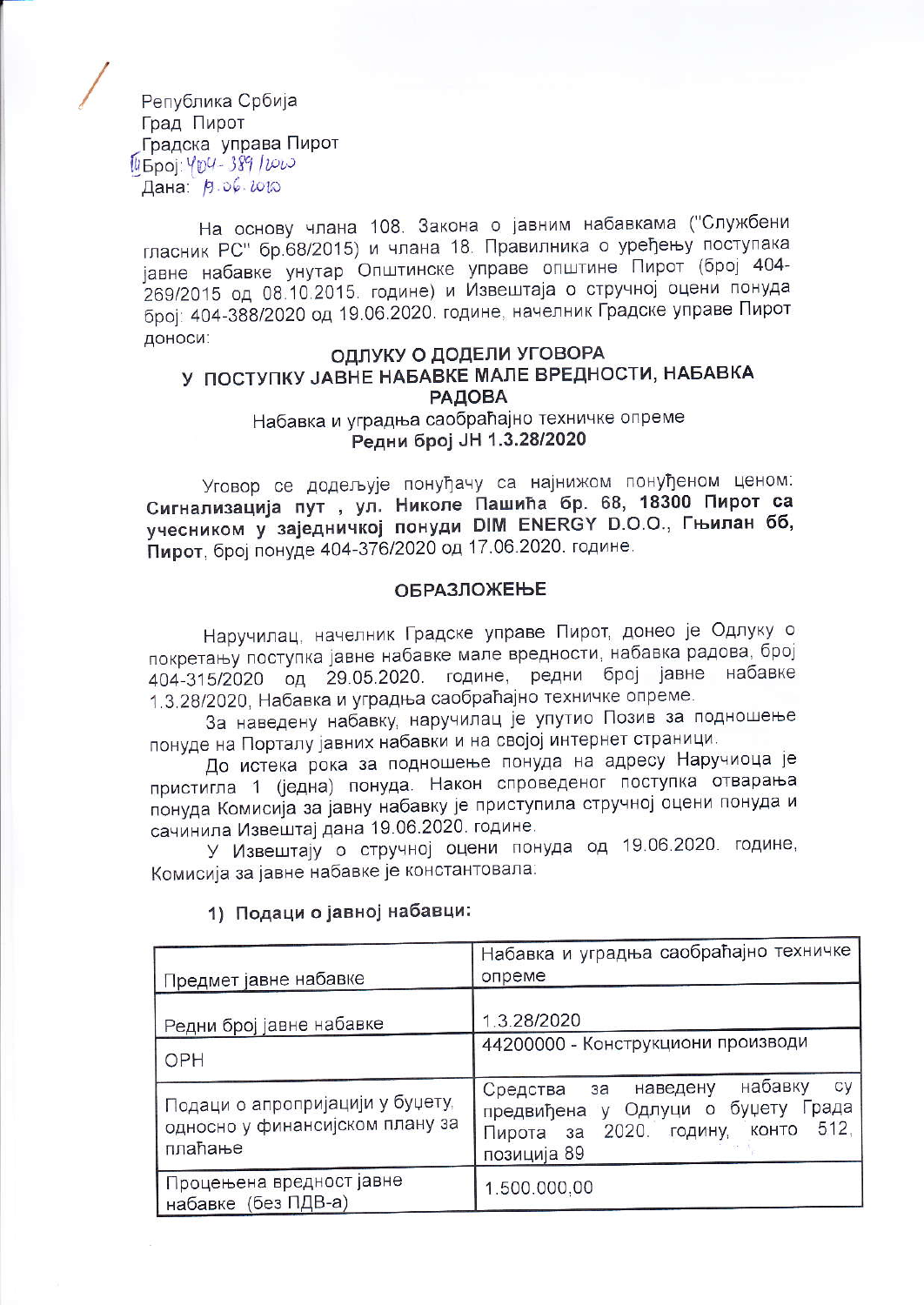| Вредност уговора о јавној |              |
|---------------------------|--------------|
| набавци (без ПДВ-а)       | 1.498.000.00 |

# Укупан број поднетих понуда: 1 (једна)

| Назив/име понуђача |                                                                                                                                       |                           |  |  |  |
|--------------------|---------------------------------------------------------------------------------------------------------------------------------------|---------------------------|--|--|--|
|                    | Благовремене понуде                                                                                                                   | Неблаговремен<br>е понуде |  |  |  |
|                    | Сигнализација пут, ул. Николе Пашића бр. 68, 18300<br>Пирот са учесником у заједничкој понуди DIM ENERGY<br>D.O.O., Гњилан бб, Пирот. |                           |  |  |  |

## 2) Називи, односно имена понуђача чије су понуде одбијене и разлози за њихово одбијање:

| Број под<br>којим је<br>понуда<br>заведена | Подносилац понуде | Разлози за одбијање понуде |
|--------------------------------------------|-------------------|----------------------------|
|                                            |                   |                            |

#### 3) Критеријум за оцењивање понуде је најнижа понуђена цена:

С обзиром да је примљена само једна прихватљива понуда, Комисија после стручне оцене понуда, без рангирања констатује да је једина благовремена, одговарајућа, прихватљива и најповољнија понуда понуђача

| Ред.<br>број | Понуђач                                                                                                                                      | Понуђена цена<br>без ПДВ |
|--------------|----------------------------------------------------------------------------------------------------------------------------------------------|--------------------------|
|              | Сигнализација пут, ул. Николе Пашића бр. 68,<br>18300 Пирот са учесником у заједничкој понуди<br><b>DIM ENERGY D.O.O., Гњилан бб, Пирот.</b> | 1.498.000.00             |

## 4) Назив, односно име понуђача чија је понуда најповољнија:

Комисија, после стручне оцене понуда, констатује да је благовремена, одговарајућа, прихватљива, понуда са најнижом понуђеном ценом, понуда понуђача

## Сигнализација пут, ул. Николе Пашића бр. 68, 18300 Пирот са учесником у заједничкој понуди DIM ENERGY D.O.O., Гњилан бб, Пирот

Изабрани понуђач извршава набавку са учесником у заједничкој понуди,

услови плаћања: По испостављеним привременим Начин М ситуацијама и окончаној ситуацији, сачињеним на основу количине изведених радова из грађевинске књиге и јединичних цена из понуде Извођача, у року од 45 дана од дана пријема ситуације. Уколико